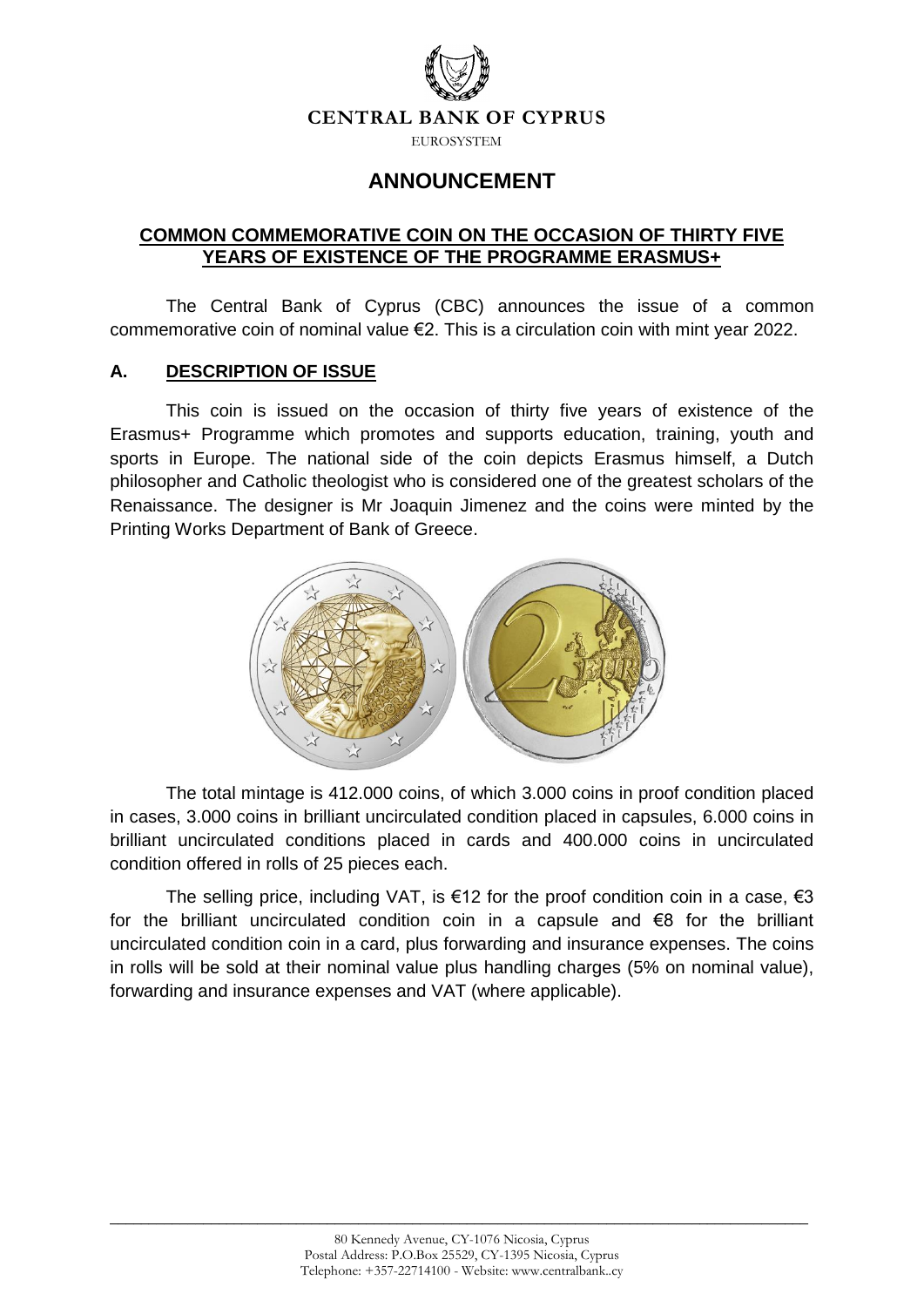## **CENTRAL BANK OF CYPRUS**

EUROSYSTEM

## **Β. FEATURES AND SPECIFICATIONS OF THE COIN**

#### **Design:**

Common face: A geographical image of Europe.

National face: A composition depicting Erasmus with a beam of links going across the coin together with figure 35. The phrase «1987-2022 ERASMUS PROGRAMME» and the words "ΚΥΠΡΟΣ" "KIBRIS" are inscribed on the bottom right part. The twelve stars are also depicted in the composition's outer ring.

**Shape:** Round

**Diameter:** 25,75 mm

**Weight:** 8,50 gms

**Edge:** Edge lettering, fine milled

**Colour:** Outer part: silver; inner part: gold

**Composition:** Outer part: copper-nickel; inner part: three layers: nickel brass, nickel, nickel brass

# **C. SALES**

Two consecutive time periods are set regarding the sale of the coin, thereafter referred to as «Phase A'» and «Phase B'».

## **Phase A' (Selling period from 10 June 2022 until 1 August 2022)**

#### **1. Professional coin dealers and non-profitable numismatic companies**

The CBC will accept applications from **10 June 2022 until 22 June 2022**. The CBC will respond to each application between 23 June 2022 and 30 June 2022, reserving the right to reject any application, either in whole or in part, without any explanation.

Applicants should complete and submit to the CBC the attached application form, which is also available at the CBC's website [www.centralbank.cy](http://www.centralbank.cy/) .

For the coins placed in a case, capsule or card, a discount of 10% will be offered on the total quantity of the initial purchase for quantities of at least 50 coins of each kind, as well as on any subsequent purchases of any quantity in Phase A' and/or Phase B' by the same customer. The discount will be calculated on the selling price of each kind excluding VAT.